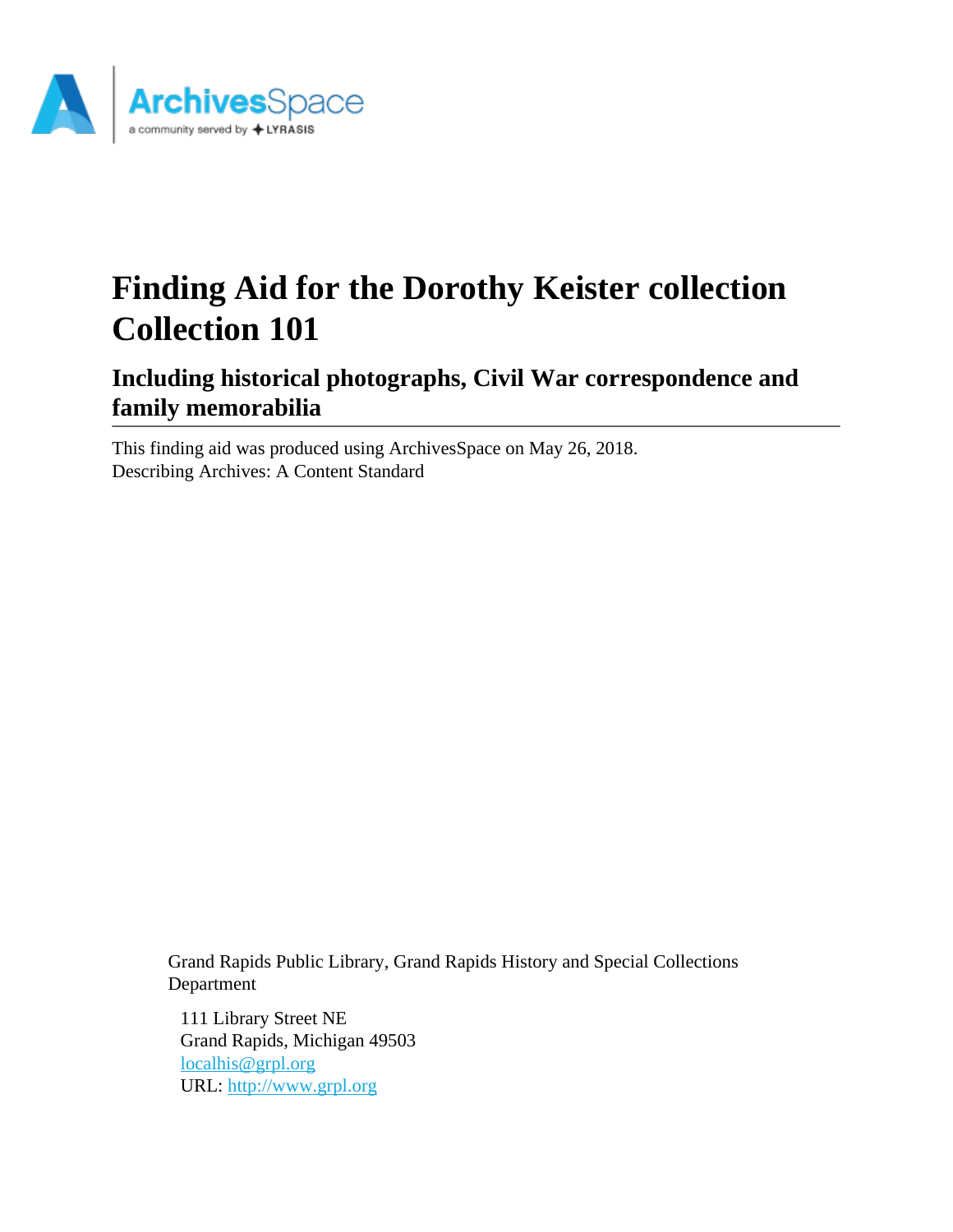# <span id="page-1-0"></span>**Table of Contents**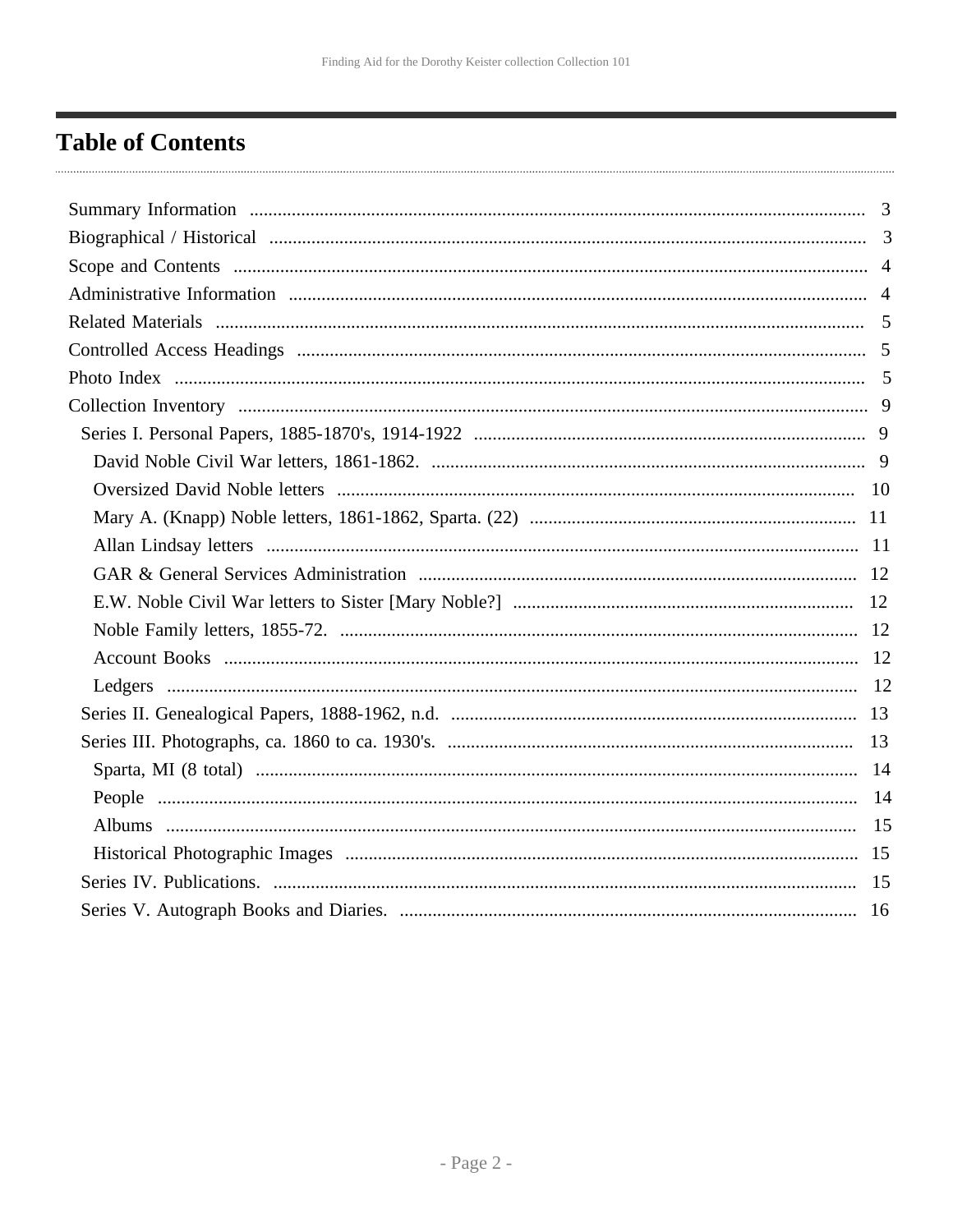### <span id="page-2-0"></span>**Summary Information**

| <b>Repository:</b><br><b>Title:</b> | Grand Rapids Public Library, Grand Rapids History and Special<br><b>Collections Department</b><br>Dorothy Keister collection                                                                                                                                                                                                                                                                                                                                                                                                                                                                                                                                                                                                                                                                                                                                                                                                                     |
|-------------------------------------|--------------------------------------------------------------------------------------------------------------------------------------------------------------------------------------------------------------------------------------------------------------------------------------------------------------------------------------------------------------------------------------------------------------------------------------------------------------------------------------------------------------------------------------------------------------------------------------------------------------------------------------------------------------------------------------------------------------------------------------------------------------------------------------------------------------------------------------------------------------------------------------------------------------------------------------------------|
| ID:                                 | Collection 101                                                                                                                                                                                                                                                                                                                                                                                                                                                                                                                                                                                                                                                                                                                                                                                                                                                                                                                                   |
| Date [inclusive]:                   | 1855-1962                                                                                                                                                                                                                                                                                                                                                                                                                                                                                                                                                                                                                                                                                                                                                                                                                                                                                                                                        |
| <b>Physical Description:</b>        | 1.75 Linear Feet Four boxes                                                                                                                                                                                                                                                                                                                                                                                                                                                                                                                                                                                                                                                                                                                                                                                                                                                                                                                      |
| Language of the<br><b>Material:</b> | English                                                                                                                                                                                                                                                                                                                                                                                                                                                                                                                                                                                                                                                                                                                                                                                                                                                                                                                                          |
| Abstract:                           | The Keister family lived in Sparta and Grand Rapids, Michigan.<br>Dorothy Keister (1901-1996) donated historical photographs,<br>autograph albums, a few historical publications and family<br>genealogical research compiled by Cecile Keister. Images include<br>Sparta and Kent City, Michigan, and particularly the Kent City fire<br>on April 22, 1907. Genealogical data is available on the following<br>families: Allen, Dudley, Highley, Keister, Noble, Symes and Williams.<br>Also included are letters between David Noble and his wife Mary<br>Noble. Written while David served in the Civil War, his letters detail<br>his months of training and boredom, the food and medical services<br>available, and his concern for matters on the farm. Mary's letters, in<br>return, document the health and welfare of the family. A few civil<br>war era letters from Erastus W. Noble (brother), are also found in the<br>collection. |

#### **^** [Return to Table of Contents](#page-1-0)

# <span id="page-2-1"></span>**Biographical / Historical**

Dorothy Keister was born in Sparta, Michigan November 6, 1901 to Bruce and Cecile Keister. Dorothy was the oldest of three children, including one brother, Bruce Jr., who died at age 3, and one sister named Doris. Dorothy's father Bruce Sr. was an accomplished banker who presided over many banks throughout the state of Michigan including in the cities of Sparta, Kent City, and Bellevue. Dorothy's mother Cecile spent many years researching the genealogy of her extended family. Through more than a decade of research, most of which is included in this collection, she has traced her mothers family (Noble) back six generations to the 17th century, when they first immigrated from England. Dorothy attended Olivet College and graduated with a B.A. in 1923. Following the death of her father in 1924, Dorothy lived with her mother and sister in Kalamazoo and then on Benjamin Street in Grand Rapids until 1935. After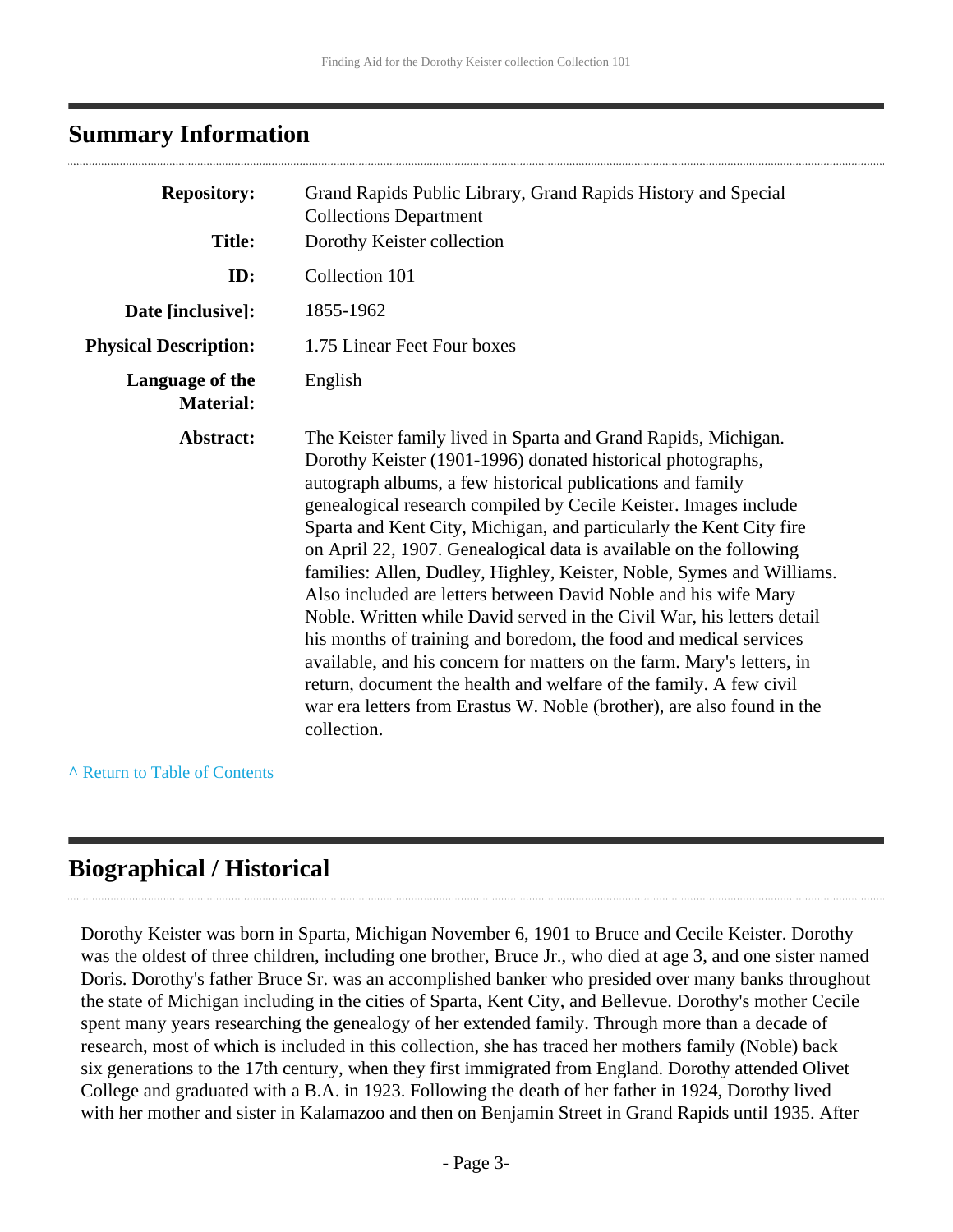leaving Grand Rapids, Dorothy was a Director of the Whitman School of Interior Design in New York, Administrator for the Detroit Schools, Librarian in the St. Clair School system, and also sold real estate in Florida for a brief period. Dorothy Keister died in Tawas City, Michigan on July 25, 1996 at the age of 95.

Bio by John Gelderloos

**^** [Return to Table of Contents](#page-1-0)

# <span id="page-3-0"></span>**Scope and Contents**

The collection contains historical photographs, autograph albums, historical publications, and genealogical research compiled by Cecile Keister. Included are the letters between David Noble and his wife Mary (Knapp) Noble (later Taylor), a carpenter from Sparta, MI., volunteered for Civil War service in Co. C, 1st Michigan Mechanics and Engineers. He died 22 June 1862 of disease at Tuscumbri, AL. The letters detail his months of training and boredom, food and medical services available as well as his concern for matters on the farm, particularly the payment of the property taxes. Mary's letters, in return, document the health and welfare of the family. A few civil war era letters from Erastus W. Noble (brother), are also found in the collection. He enlisted in Co. K, N.Y. Lincoln Cavalry, at Grand Rapids and was mustered out June 27, 1865.

The collection also contains photographs of the extended family members, Sparta and Kent City, MI, particularly the Kent City fire, 22 April 1907. Genealogical data is available on the following families:Allen, Dudley, Highley, Keister, Noble, Symes, and Williams. The material is divided into four sections: personal papers, genealogical research, photographs and volumes.

**^** [Return to Table of Contents](#page-1-0)

# <span id="page-3-1"></span>**Administrative Information**

### **Publication Statement**

Grand Rapids Public Library, Grand Rapids History and Special Collections Department

111 Library Street NE Grand Rapids, Michigan 49503 [localhis@grpl.org](mailto:localhis@grpl.org) URL:<http://www.grpl.org>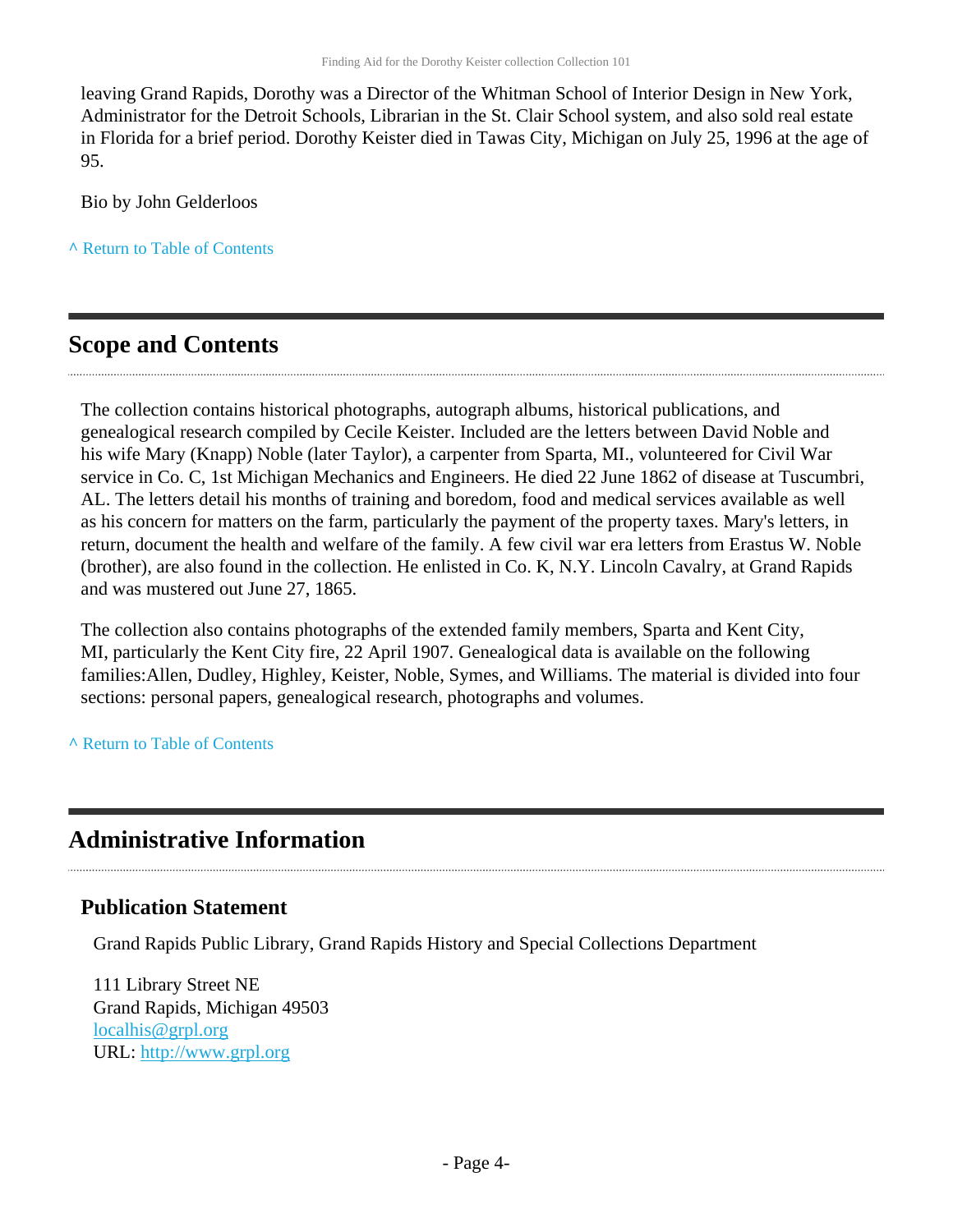### **Immediate Source of Acquisition**

Dorothy Keister, 1980, accession number 1980.043.

**^** [Return to Table of Contents](#page-1-0)

# <span id="page-4-0"></span>**Related Materials**

### **Related Materials**

See Coll. 242, the GRPL Civil War Documents Collection for more information on holdings from this era in various GRPL archival collections.

**^** [Return to Table of Contents](#page-1-0)

# <span id="page-4-1"></span>**Controlled Access Headings**

- United States -- History -- Civil War, 1861-1865 -- Personal narratives
- family papers
- Keister

............................

# <span id="page-4-2"></span>**Photo Index**

Banks: Box 1, Folder 17

Baseball players: Box 1, Folder 18

Camp Lake store: Box 1, Folder 12

Churches: Box 1, Folder 17

Dogs: Box 2, Folder 8

Farm houses: Box 1, Folder 13

House interiors: Box 1, Folder 17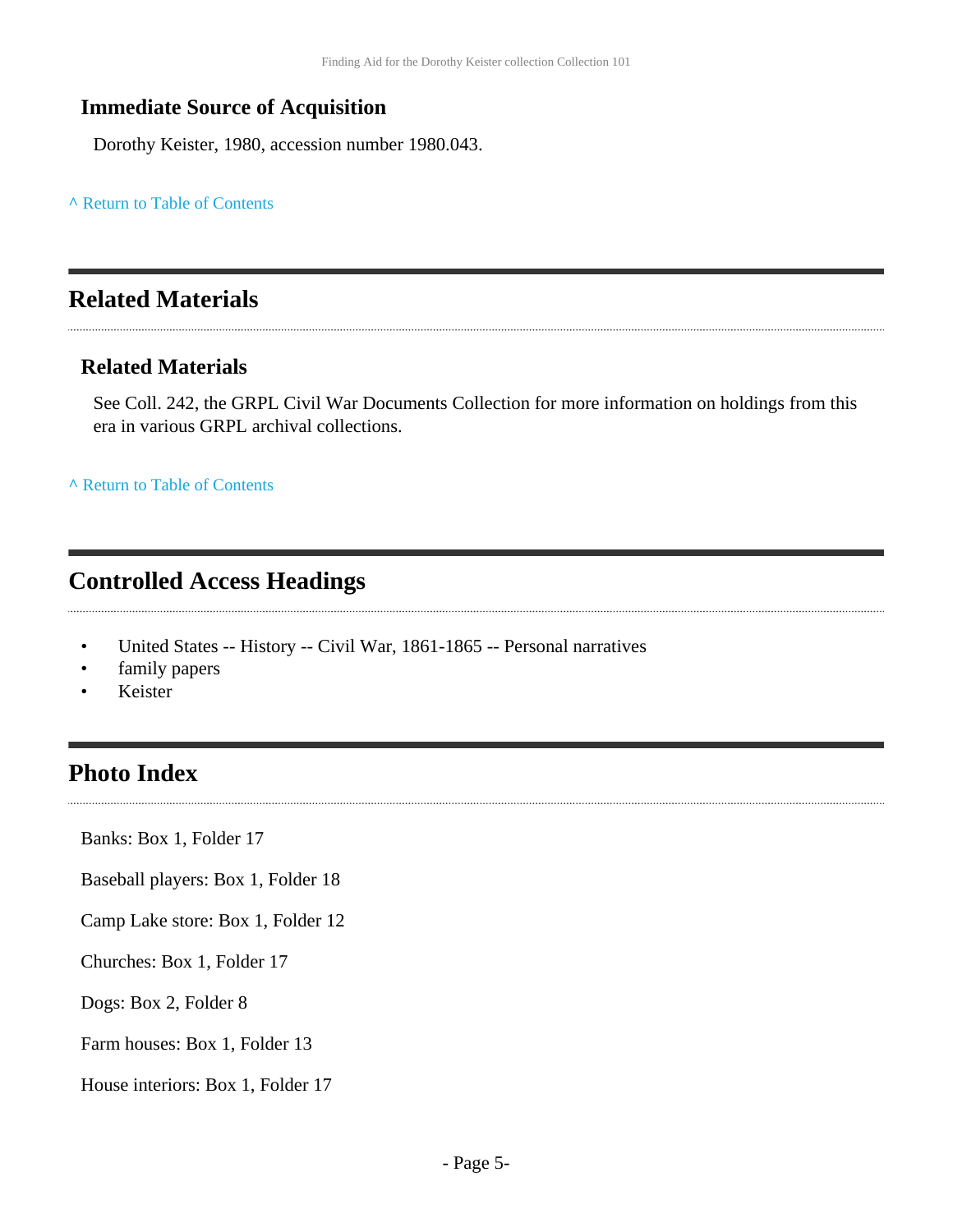- Keister house: Box 1, Folder 13
- Kent City High School: Box 1, Folder 14
- Kent City, MI: Box 1, Folder 14
- Kent City, MI fire: Box 1, Folder 14
- Michigan Banker's Association: Box 1, Folder 15
- Peach shipping: Box 1, Folder 17
- People. Anderson, Billie: Box 2, Folder 9
- People. Ballard, Claude: Box 2, Folder 9
- People. Bowhall, Mable: Box 2, Folder 9
- People. Burr, Redmond: Box 2, Folder 9
- People. Calkins, L.W.: Box 2, Folder 9
- People. Cass, Majorie: Box 2, Folder 9
- People. Chamberlain, George: Box 2, Folder 9
- People. Cheney, Mary: Box 2, Folder 2
- People. Condra, Beatrice: Box 2, Folder 9
- People. Duley, Frank: Box 2, Folder 9
- People. Empey, Fanny: Box 2, Folder 9
- People. Fairman, Frankie: Box 2, Folder 2
- People. Galloway, William: Box 2, Folder 9
- People. Gilbert, Miss: Box 2, Folder 9
- People. Haines, Claude: Box 2, Folder 10
- People. Hall, Asa: Box 2, Folder 1
- People. Hall, Clara: Box 2, Folder 1
- People. Johnson, Eddie: Box 2, Folder 3
- People. Johnson, Ella: Box 2, Folder 3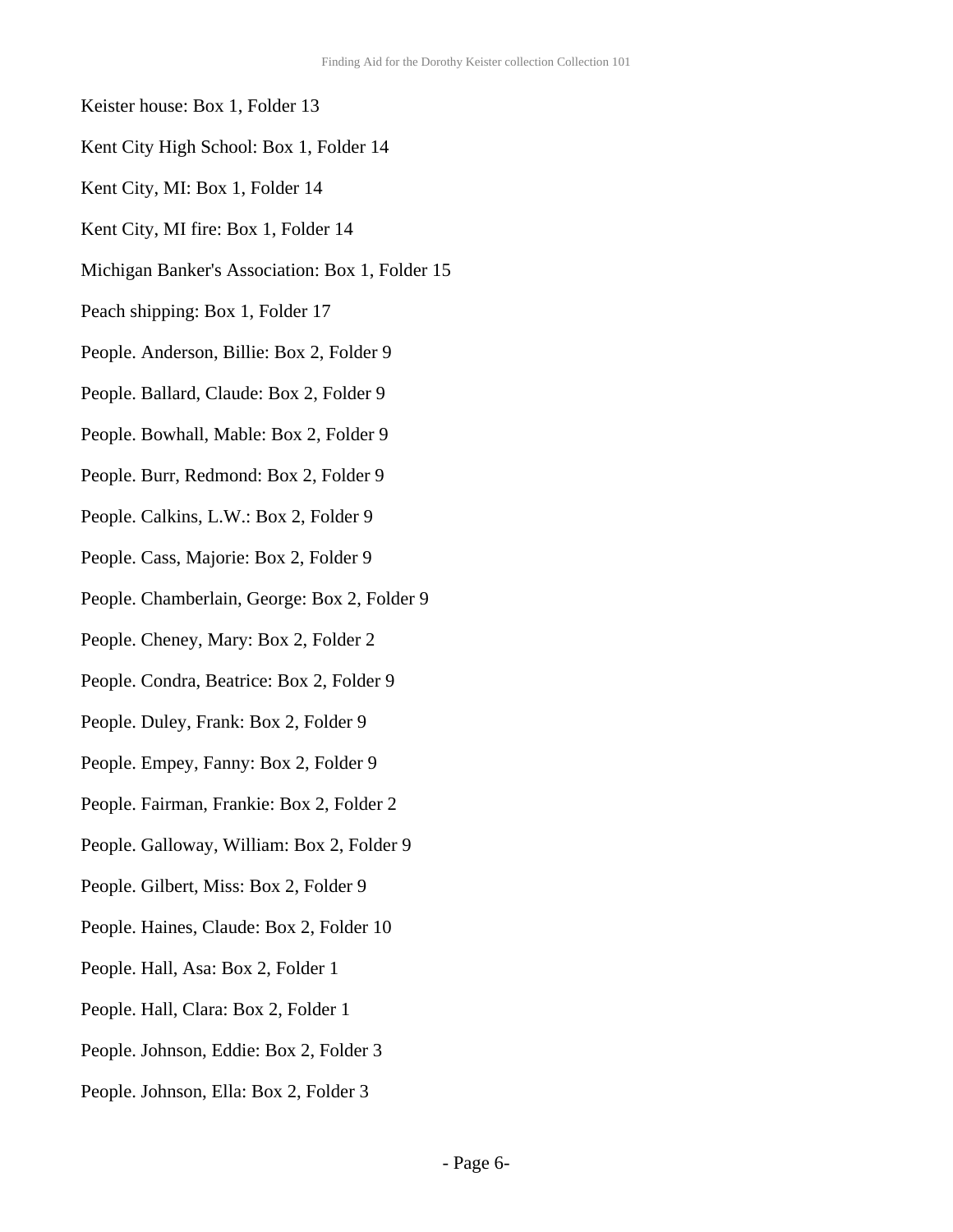- People. Johnson, Sherman: Box 2, Folder 3
- People. Loop, Ina: Box 2, Folder 10
- People. Maynard, John: Box 2, Folder 10
- People. McDonald, Dena: Box 2, Folder 4
- People. McDonald, Robert: Box 2, Folder 4
- People. Miller, Elisha: Box 2, Folder 10
- People. Miller, Levi: Box 2, Folder 10
- People. Murray, Carlton: Box 2, Folder 10
- People. Murray, Charles: Box 2, Folder 10
- People. Noble, Bert: Box 2, Folder 5
- People. Noble, Charles: Box 2, Folder 5
- People. Noble, David: Box 3, Folder
- People. Noble, Eucile: Box 2, Folder 5
- People. Noble, Levi: Box 2, Folder 5
- People. Noble, Mae: Box 2, Folder 4
- People. Noble, Mary Ann: Box 2, Folder 5
- People. Noble, Minet: Box 2, Folder 5
- People. Noble, Nancy: Box 2, Folder 6
- People. Noble, Ned: Box 2, Folder 5
- People. Noble, Orpha: Box 2, Folder 5
- People. Noble, Sarah: Box 2, Folder 5
- People. Noble, Wilbur: Box 2, Folder 5
- People. Noble, Willie: Box 2, Folder 5
- People. Sweeney, Patrick: Box 2, Folder 6
- People. Symes, Elinor Maria: Box 2, Folder 7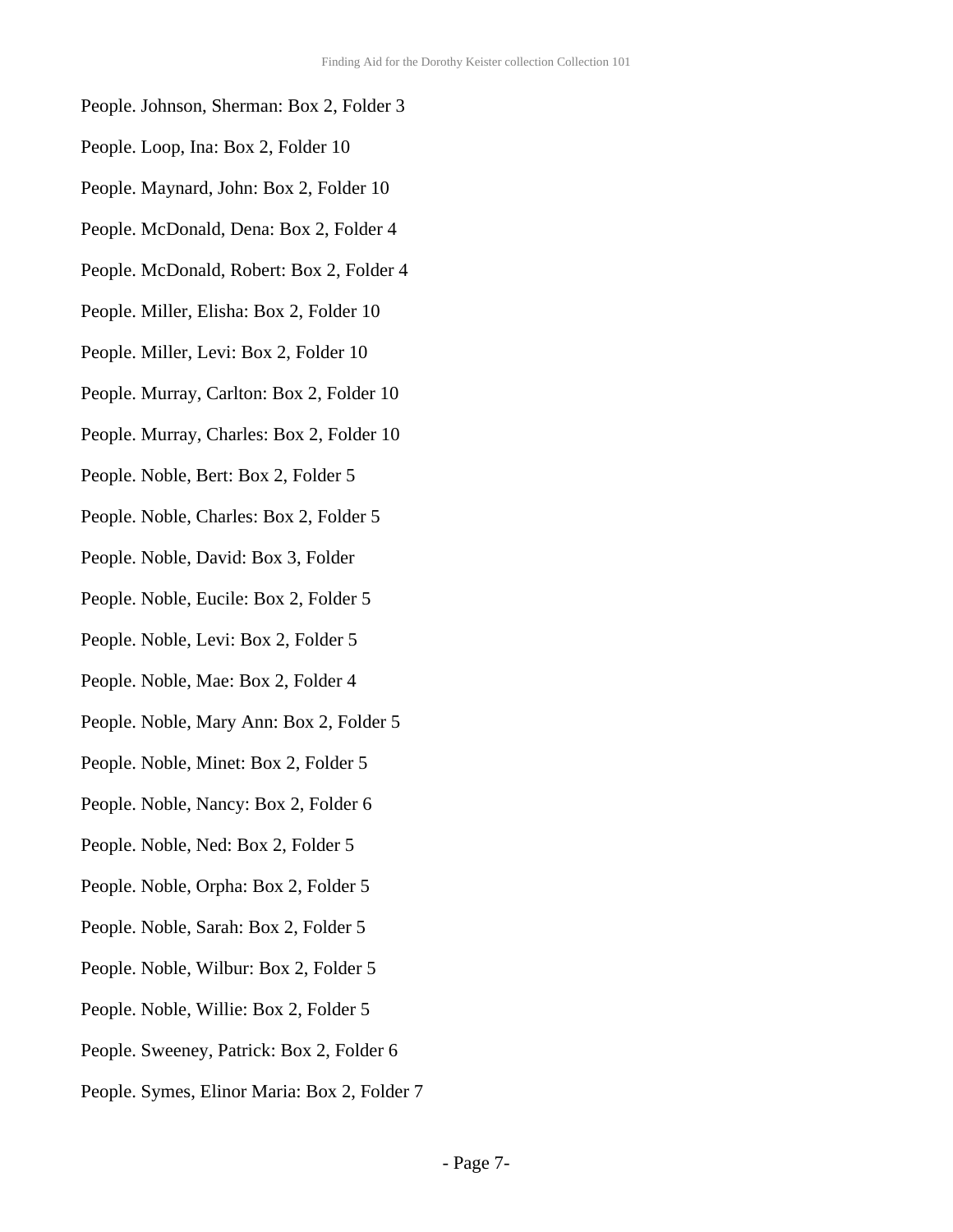- People. Symes, J. Ballard: Box 2, Folder 7
- People. Symes, James: Box 2, Folder 7
- People. Symes, Lula: Box 2, Folder 7
- People. Symes, Mary: Box 2, Folder 7
- People. Symes, Mildred: Box 2, Folder 7
- People. Taylor, Mary: Box 2, Folder 4
- People. Willey, Vernon J.: Box 2, Folder 10
- People. Williams, Albert: Box 2, Folder 8
- People. Williams, Angelina: Box 2, Folder 8
- People. Williams, Carolyn: Box 2, Folder 8
- People. Williams, Cecile: Box 2, Folder 8
- People. Williams, Edward: Box 2, Folder 8
- People. Williams, Evelyn: Box 2, Folder 8
- People. Williams, Florence: Box 2, Folder 8
- People. Williams, Fred: Box 2, Folder 8
- People. Williams, Grace: Box 2, Folder 8
- People. Williams, Henry: Box 2, Folder 8
- People. Williams, Josiah: Box 2, Folder 8
- People. Williams, Mamie: Box 2, Folder 8
- People. Williams, Mary: Box 2, Folder 8
- People. Williams, Maude: Box 2, Folder 8
- People. Williams, Nancy: Box 2, Folder 8
- People. Williams, Sarah E.: Box 2, Folder 8
- People. Zimmer, Arthur: Box 2, Folder 10
- Prohibition Campaign: Box 1, Folder 16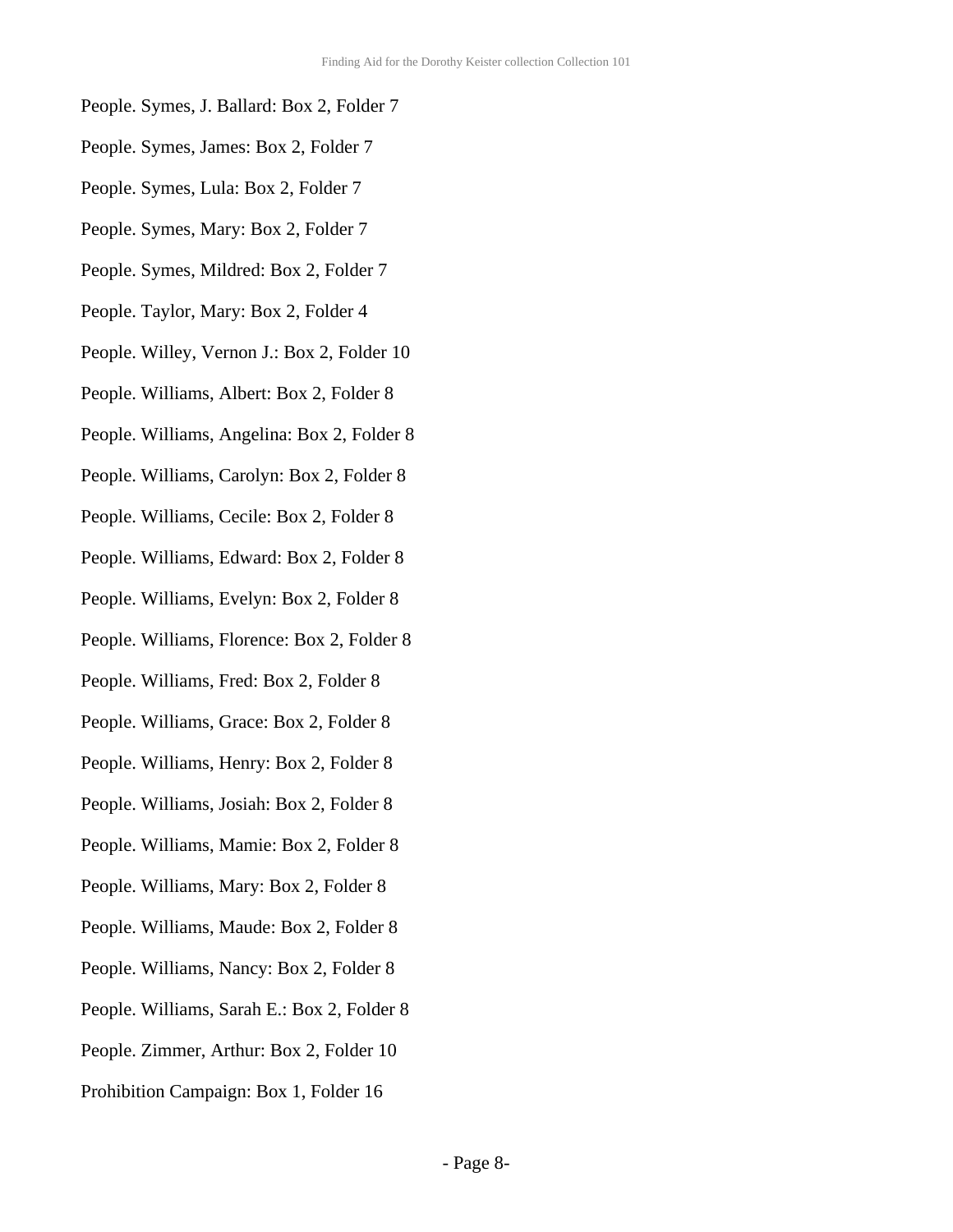School interiors: Box 1, Folder 14

Sparta, MI: Box 1, Folder 17

Sparta, MI Methodist Church: Box 1, Folder 17

Sparta, MI State Bank: Box 1, Folder 17

Sparta, MI railroad depot: Box 1, Folder 17

Stores: Box 1, Folder 12

Symes house: Box 1, Folder 13

Symes house: Box 1, Folder 17

Wedding dinner: Box 1, Folder 18

Williams house: Box 1, Folder 16

**^** [Return to Table of Contents](#page-1-0)

# <span id="page-8-0"></span>**Collection Inventory**

#### <span id="page-8-1"></span>**Series I. Personal Papers, 1885-1870's, 1914-1922**

#### **Scope and Contents**

This series includes the original Civil War letters between David Noble and his wife, Mary Knapp Noble. Also included are other family Civil War era correspondence, and later family correspondence. Mary Knapp [Noble's] Account book for the 1870's is also found here.

Attached to the series is the later ledger book of Bruce Keister from the post-WWI era.

### <span id="page-8-2"></span>**David Noble Civil War letters, 1861-1862.**

| <b>Title/Description</b>           | <b>Instances</b> |          |  |
|------------------------------------|------------------|----------|--|
| 1. Letter. Oct. 4(?), 1861.        | Box 1            | Folder 1 |  |
| 2. Letter. Oct. 6, 1861.           | Box 1            | Folder 1 |  |
| 3. Letter. Oct. 10, 1861. Marshel. | Box 1            | Folder 1 |  |
| 4. Letter. Oct. 12, 1861. Marshel  | Box 1            | Folder 1 |  |
| 5. Letter. Oct. 17, 1861.          | Box 1            | Folder 1 |  |
| 6. Letter. Oct. 21, 1861           | Box 1            | Folder 1 |  |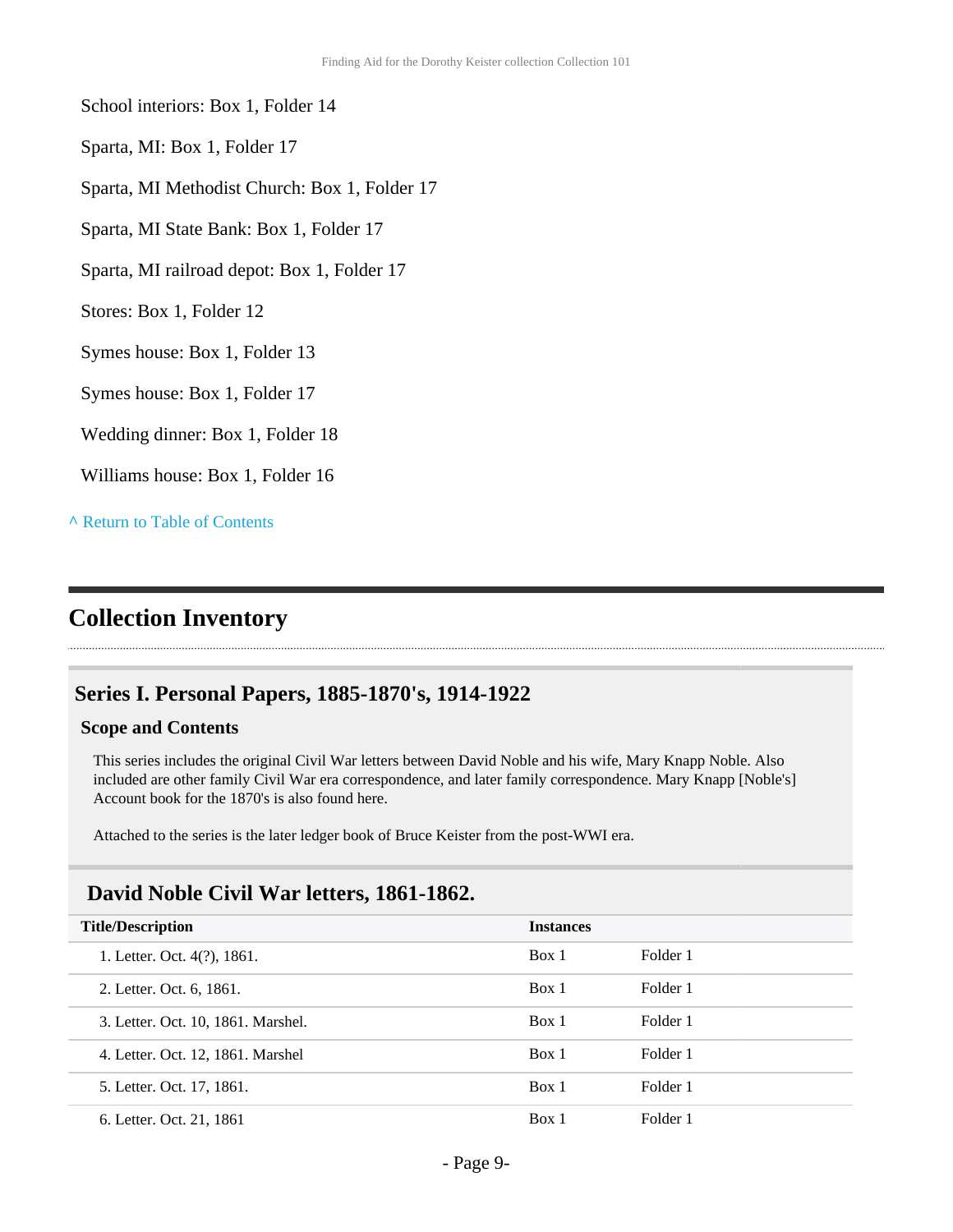| 7. Letter. 24th, 1861. Marshel. [Faded red ink]                | Box 1 | Folder 1 |
|----------------------------------------------------------------|-------|----------|
| 8. Letter. Oct. 28, 1861.                                      | Box 1 | Folder 1 |
| 9. Letter. Nov. 16, 1861.                                      | Box 1 | Folder 1 |
| 10. Letter. Dec. 2, 1861.                                      | Box 1 | Folder 1 |
| 11. Letter. Dec. 7, 1861.                                      | Box 1 | Folder 1 |
| 12. Letter. Dec. 15, 1861.                                     | Box 1 | Folder 1 |
| 13. Letter. ? 19, 1861. Kentucky                               | Box 1 | Folder 1 |
| 14. Letter. Dec. 29, 1861.                                     | Box 1 | Folder 1 |
| 15. Letter. Jan. 3, 1862.                                      | Box 1 | Folder 1 |
| 16. Letter. Jan. 11, 1862                                      | Box 1 | Folder 1 |
| 17. Letter. Jan. 19, 1862                                      | Box 1 | Folder 1 |
| 18. Letter. Feb. 21, 1862                                      | Box 1 | Folder 1 |
| 19. Letter. Feb. 27, 1862                                      | Box 1 | Folder 1 |
| 20. Letter. Mar 8 / Mar. 26, 1862                              | Box 1 | Folder 1 |
| 21. Letter. March 14, (or 18), 1862                            | Box 1 | Folder 1 |
| 22. Letter. Apr. 1, 1862.                                      | Box 1 | Folder 1 |
| 23. Letter. Apr. 12, [1862?]                                   | Box 1 | Folder 1 |
| 24. Letter. Apr. 17(?), 1862.                                  | Box 1 | Folder 1 |
| 25. Letter. Apr. 19, 1862.                                     | Box 1 | Folder 1 |
| 26. Letter. Apr. 25, 1862                                      | Box 1 | Folder 1 |
| 27. Letter. May 14, 1862                                       | Box 1 | Folder 1 |
| 28. Letter. May 30, 1862                                       | Box 1 | Folder 1 |
| 29. Letter. n.d.                                               | Box 1 | Folder 1 |
| 30. Letter. n.d. [fragment] " in Kentucky I wish it may be the | Box 1 | Folder 1 |

end of the war in the United States, for I want to get home to my family …"

## <span id="page-9-0"></span>**Oversized David Noble letters**

Physical Location: Housed in Collection 98, Box 21

| <b>Title/Description</b> | <b>Instances</b> |               |
|--------------------------|------------------|---------------|
| 1. Nov. 1, 1861          | Collection 98    | <b>Box 21</b> |
| 2. Nov. 6, 1861          | Collection 98    | <b>Box 21</b> |
| 3. Nov. 8, 1861          | Collection 98    | <b>Box 21</b> |
| 4. Jan. 15, 1862         | Collection 98    | <b>Box 21</b> |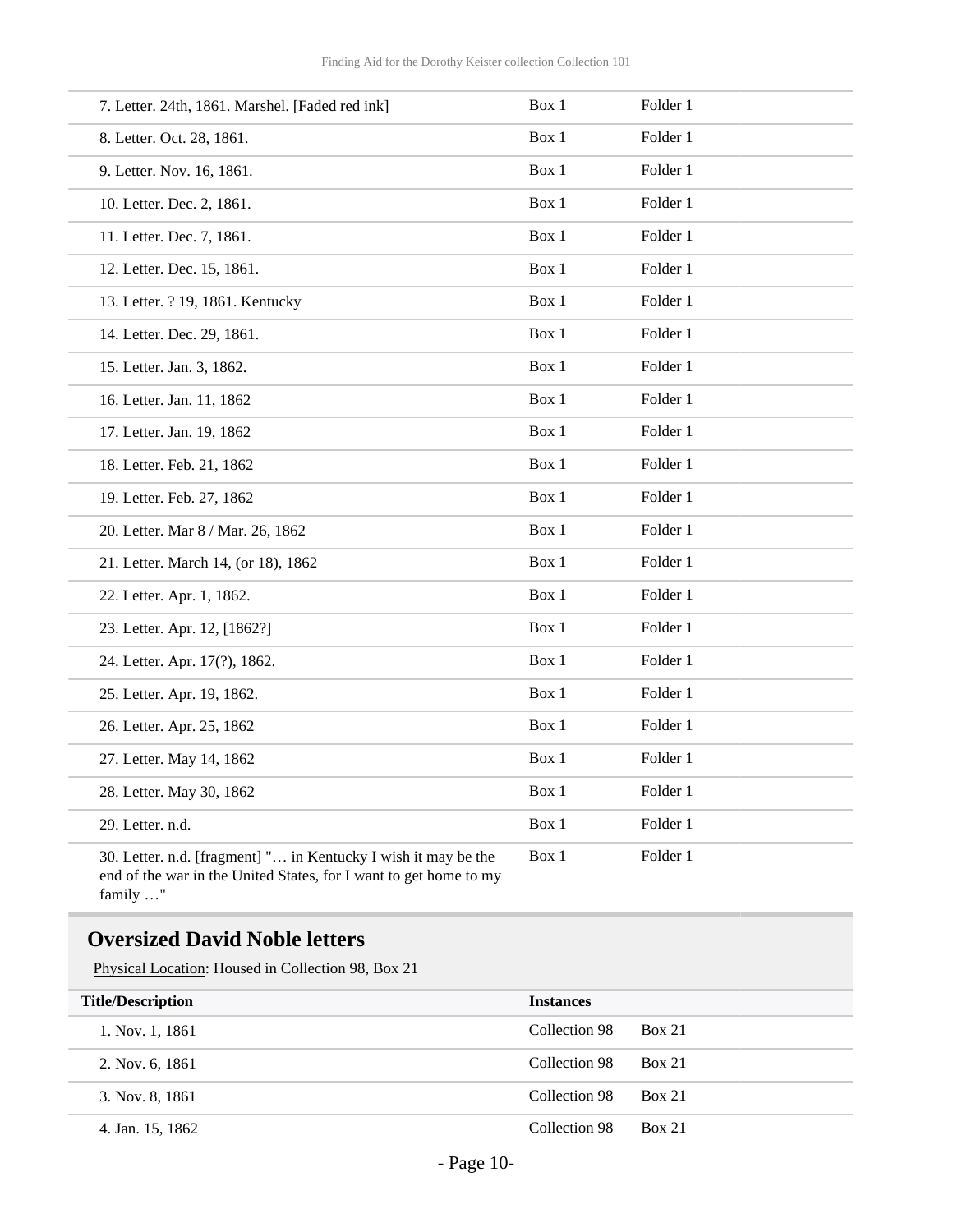| 5. Jan. 25, 1862       | Collection 98 Box 21 |               |
|------------------------|----------------------|---------------|
| 6. February(?) 2, 1862 | Collection 98 Box 21 |               |
| 7. Mar. 9, 1862        | Collection 98        | <b>Box 21</b> |

### <span id="page-10-0"></span>**Mary A. (Knapp) Noble letters, 1861-1862, Sparta. (22)**

Physical Location: Housed in Collection 98, Box 21

#### Custodial History: **Custodial History**

Sleeved by volunteer Jill Straub and moved from 101-1-2 to oversized box 098-21, 6/2008.

| <b>Title/Description</b>       | <b>Instances</b> |               |
|--------------------------------|------------------|---------------|
| 1. Dec. 15, 1861 (fading)      | Collection 98    | <b>Box 21</b> |
| 2. Dec. 31, 1861               | Collection 98    | <b>Box 21</b> |
| 3. Jan. 9, 1862                | Collection 98    | <b>Box 21</b> |
| 4. Jan. 10, 1862               | Collection 98    | <b>Box 21</b> |
| 5. Jan. 27, 1862               | Collection 98    | <b>Box 21</b> |
| 6. Feb. 3, 1862                | Collection 98    | <b>Box 21</b> |
| 7. Feb. 11, 1862               | Collection 98    | <b>Box 21</b> |
| 8. Feb. 22, 1862               | Collection 98    | <b>Box 21</b> |
| 9. March 10, 1862              | Collection 98    | <b>Box 21</b> |
| 10. March 16, 1862             | Collection 98    | <b>Box 21</b> |
| 11. March 25, 1862             | Collection 98    | <b>Box 21</b> |
| 12. March 26, [no year, 1862?] | Collection 98    | <b>Box 21</b> |
| 13. Apr. 1, 1862               | Collection 98    | <b>Box 21</b> |
| 14. Apr. 11, 1862              | Collection 98    | <b>Box 21</b> |
| 15. Apr. 24, 1862              | Collection 98    | <b>Box 21</b> |
| 16. Apr. 26, 1862              | Collection 98    | <b>Box 21</b> |
| 17. May 6, 1862                | Collection 98    | <b>Box 21</b> |
| 18. May 10, 1862               | Collection 98    | <b>Box 21</b> |
| 19. May 19, 1862               | Collection 98    | <b>Box 21</b> |
| 20. May 20, 1862               | Collection 98    | <b>Box 21</b> |
| 21. May 29, 1862               | Collection 98    | <b>Box 21</b> |
| 22. June 20, 1862              | Collection 98    | <b>Box 21</b> |
|                                |                  |               |

# <span id="page-10-1"></span>**Allan Lindsay letters**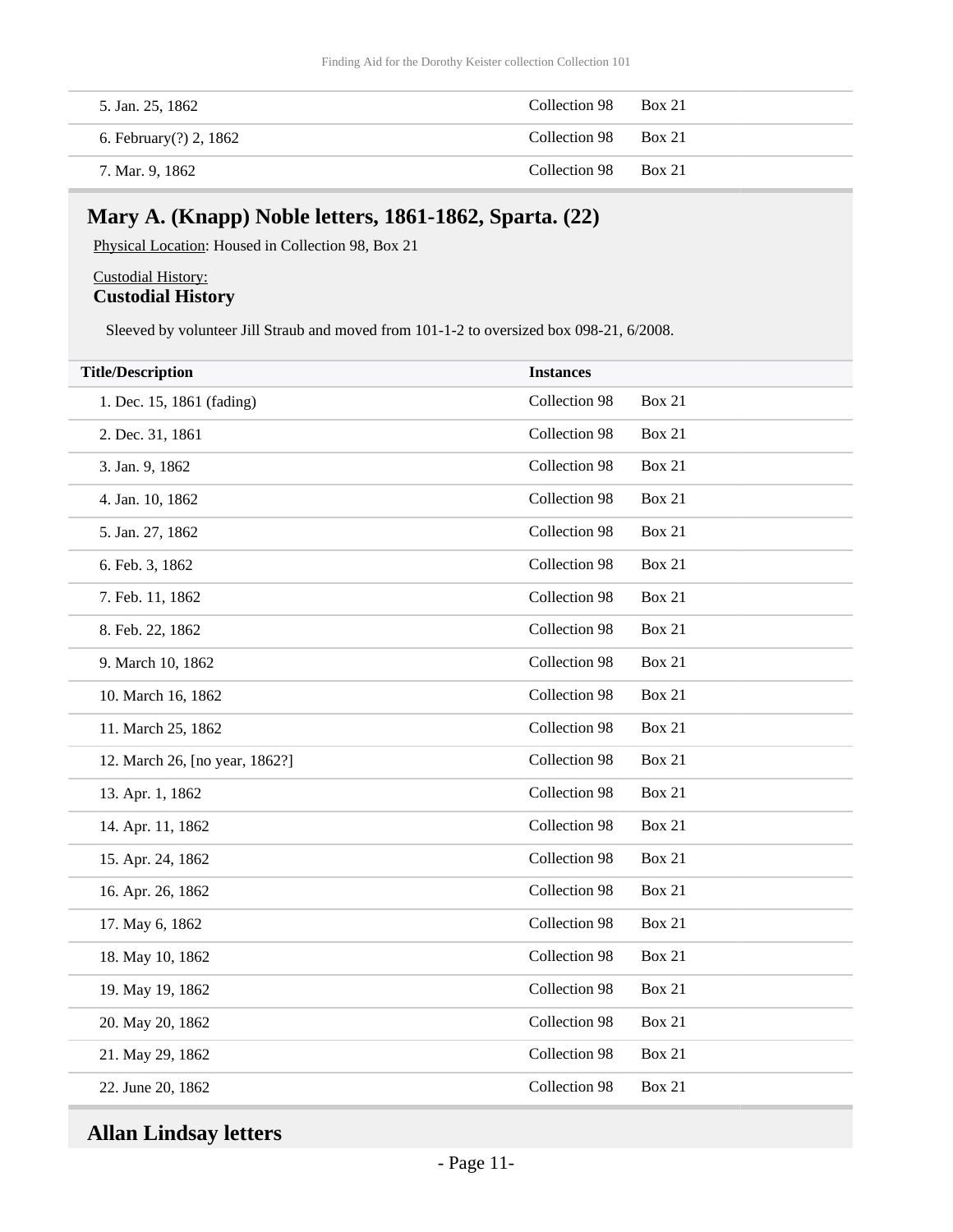| <b>Title/Description</b>           | <b>Instances</b> |            |
|------------------------------------|------------------|------------|
| 1. Sept. 11, 1861, to David & Mary | Box 1            | Folder 2.5 |
| 2. Sept. 24, 1861, to David & Mary | Box 1            | Folder 2.5 |

### <span id="page-11-0"></span>**GAR & General Services Administration**

| <b>Title/Description</b>                                  | <i><u><b>Instances</b></u></i> |            |
|-----------------------------------------------------------|--------------------------------|------------|
| Reference photocopies & transcriptions from GAR & General | Box 1                          | Folder 2.6 |
| Services Administration, etc.                             |                                |            |

# <span id="page-11-1"></span>**E.W. Noble Civil War letters to Sister [Mary Noble?]**

Physical Location: Housed in Collection 98, Box 21

| <b>Title/Description</b>             | <b>Instances</b> |               |
|--------------------------------------|------------------|---------------|
| 1. Dec. 15, 1861. (1 sheet, 4 pages) | Collection 98    | <b>Box 21</b> |
| 2. Oct. 16, 1863.                    | Collection 98    | <b>Box 21</b> |

### <span id="page-11-2"></span>**Noble Family letters, 1855-72.**

| <b>Title/Description</b>                                                                                                                      | <b>Instances</b> |                     |  |
|-----------------------------------------------------------------------------------------------------------------------------------------------|------------------|---------------------|--|
| 1. Jan 7, 1855. William Perry to David Noble.                                                                                                 | Box 1            | Folder <sub>3</sub> |  |
| 2. Oct. 13th, 1859. David Noble to Mary                                                                                                       | Box 1            | Folder <sub>3</sub> |  |
| 3. Oct. 4, 1860. Permelia L. Burns to Uncle. / Aaron & Laura<br>Carr to Brother & Sister (on reserve side of paper) Lock of hair<br>attached. | Box 1            | Folder <sub>3</sub> |  |
| 4. Dec. 3, 1861. Mary to Brother & Sister.                                                                                                    | Box 1            | Folder <sub>3</sub> |  |
| 5. Dec. 15, 1861. B.T? Knapp to Uncle.                                                                                                        | Box 1            | Folder <sub>3</sub> |  |
| 6. n.d. Permelia to Aunt Mary                                                                                                                 | Box 1            | Folder <sub>3</sub> |  |
| 7. Feb. 20, 1871. Core to Auntie (Sarah Noble at head of first<br>page)                                                                       | Box 1            | Folder <sub>3</sub> |  |
| 8. ?, ? 1871. Mary to Sarah.                                                                                                                  | Box 1            | Folder <sub>3</sub> |  |
| 9. Apr. 4, 1882. Mary to Brother                                                                                                              | Box 1            | Folder <sub>3</sub> |  |
| 10. June 24, 1882. Mary to Brother                                                                                                            | Box 1            | Folder <sub>3</sub> |  |
| <b>Account Books</b>                                                                                                                          |                  |                     |  |
| <b>Title/Description</b>                                                                                                                      | <b>Instances</b> |                     |  |
| Mary A. Knapp account book, 1870s.                                                                                                            | Box 1            | Folder <sub>4</sub> |  |
| <b>Ledgers</b>                                                                                                                                |                  |                     |  |
| <b>Title/Description</b>                                                                                                                      | <b>Instances</b> |                     |  |

<span id="page-11-4"></span><span id="page-11-3"></span>[vol. 1] Bruce Keister ledger, 1914-1922.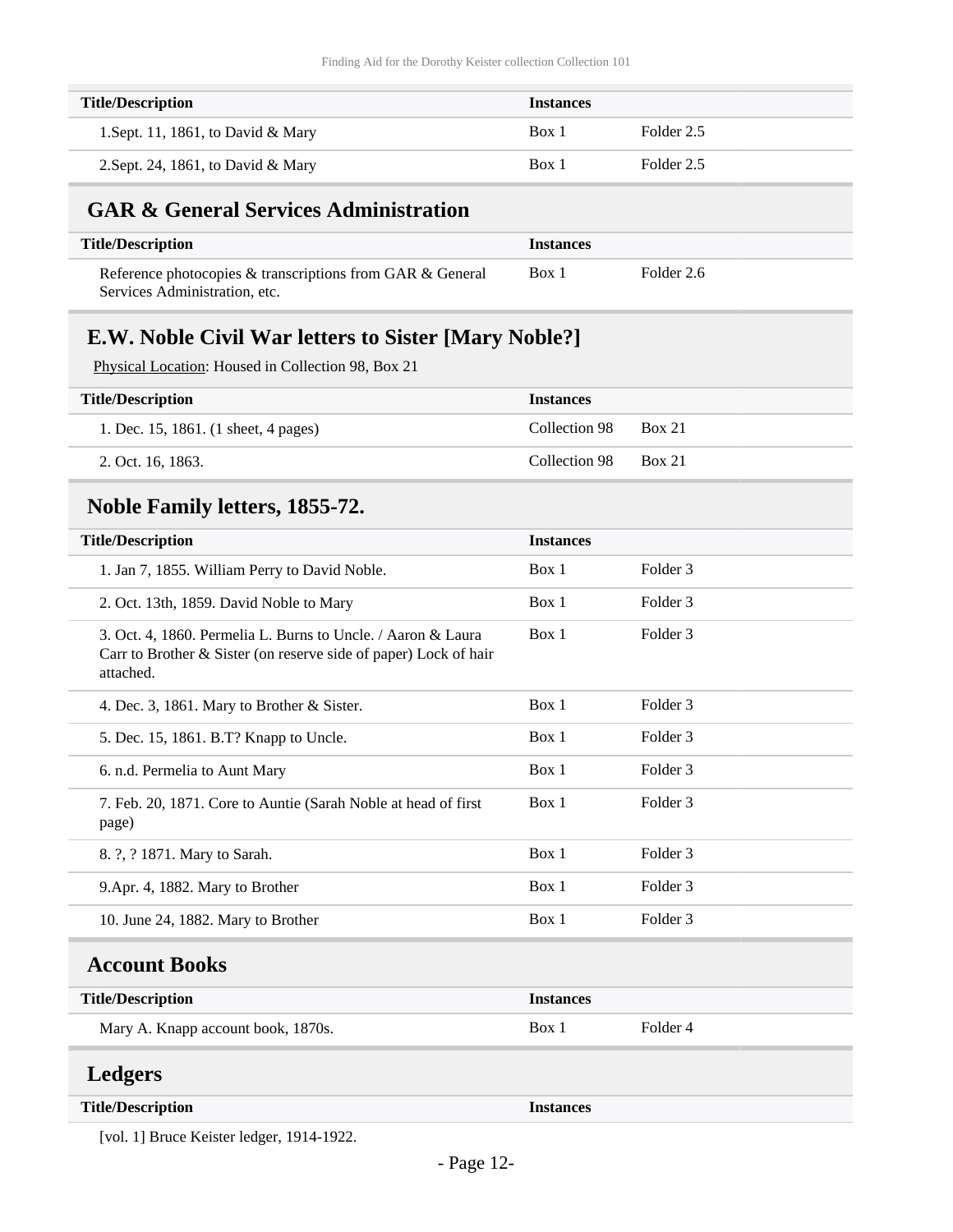Box 3

#### **^** [Return to Table of Contents](#page-1-0)

### <span id="page-12-0"></span>**Series II. Genealogical Papers, 1888-1962, n.d.**

### **Scope and Contents**

The dozen folders in this series contain select documents scattered within the large date range from the late 1880s' to the early 1960's. The bulk of the documents appear to be from the later end of this range. Several different family names are represented among these files.

| <b>Title/Description</b>                                                                                                   | <b>Instances</b> |                     |
|----------------------------------------------------------------------------------------------------------------------------|------------------|---------------------|
| Correspondence & one clipping 1945-1962.                                                                                   | Box 1            | Folder 5            |
| Allen family, n.d.                                                                                                         | Box 1            | Folder <sub>6</sub> |
| Dudley family, 1950, n.d.                                                                                                  | Box 1            | Folder <sub>7</sub> |
| <b>General</b>                                                                                                             |                  |                     |
| Incl. Detroit Society for Genealogical Research Magazine,<br>Apr, 1950                                                     |                  |                     |
| Highley family, 1959, n.d.                                                                                                 | Box 1            | Folder <sub>8</sub> |
| <b>General</b>                                                                                                             |                  |                     |
| Incl. Certificate for John Sweeney                                                                                         |                  |                     |
| Keister family, 1923, n.d.                                                                                                 | Box 1            | Folder 9            |
| <b>General</b>                                                                                                             |                  |                     |
| Incl. Photographic neg. copy print                                                                                         |                  |                     |
| Noble family, 1945, 1963, n.d.                                                                                             | Box 1            | Folder 10           |
| Symes family, 1897, 1912, n.d.                                                                                             | Box 1            | Folder 11           |
| <b>General</b>                                                                                                             |                  |                     |
| Incl. Young & Chaffee Furniture Co. letterhead receipts,<br>1911-1912.                                                     |                  |                     |
| Williams family, 1888, 1891, 1944-62, n.d. Incl. 2 rememberance<br>cards for Angeline Williams & Henry Williams [ephemera] | Box 1            | Folder 12           |
| A Return to Table of Contents                                                                                              |                  |                     |

<span id="page-12-1"></span>**Series III. Photographs, ca. 1860 to ca. 1930's.**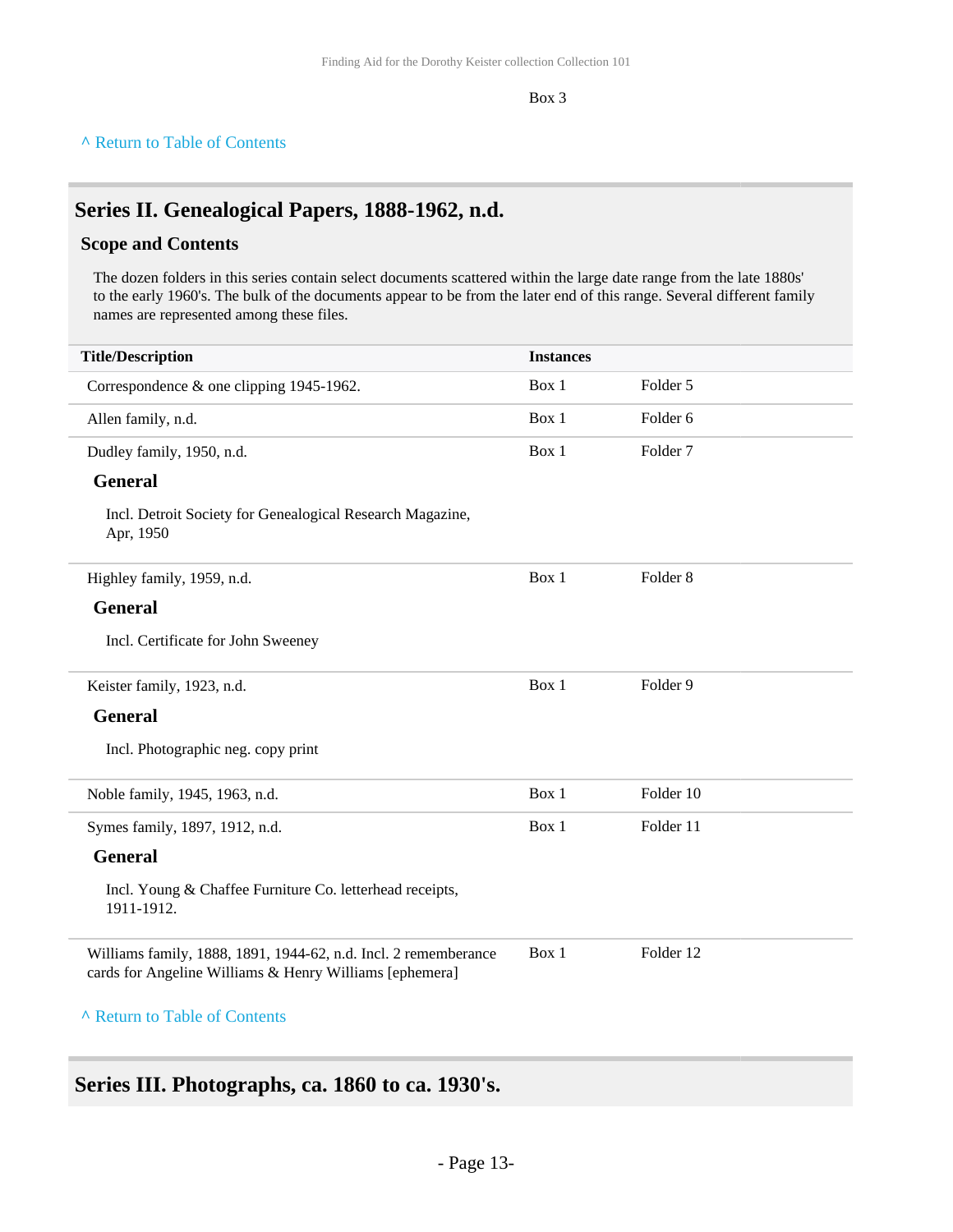### **General**

A 1911 Grandville pickup baseball game, referenced in Grand River Valley History, v. 11, 1993, for this collection, is actually located in Coll. 77-1-11

#### **Scope and Contents**

The photographs include one historical ambrotype of David Noble ca. 1860; an album of Williams Family photos ca. 1870's including tintypes; portrait photos both identified and unidentified, and various views of Kent County area places & events, including Sparta and Kent City. Several images are undated.

| <b>Title/Description</b>                                                                                                       | <b>Instances</b> |           |
|--------------------------------------------------------------------------------------------------------------------------------|------------------|-----------|
| Camp Lake store (1 photo postcard)                                                                                             | Box 1            | Folder 13 |
| Farm houses (6)                                                                                                                | Box 1            | Folder 14 |
| Kent City, MI (3 negative prints, 3 photo postcards, 3 prints $\&$ 1<br>seating chart)                                         | Box 1            | Folder 15 |
| Michigan Banker's Association, ca. 1895. Incl. Bruce N. Keister.                                                               | Box 1            | Folder 16 |
| Politicing for Prohibition. Colorized view of two women and five<br>children in front of Sarah Williams House. Neg. #2431. (1) | Box 1            | Folder 17 |

### <span id="page-13-0"></span>**Sparta, MI (8 total)**

| <b>Title/Description</b>                                                              | <b>Instances</b> |           |
|---------------------------------------------------------------------------------------|------------------|-----------|
| Baseball players (1 photo postcard)                                                   | Box 1            | Folder 18 |
| House, exterior $(1)$                                                                 | Box 1            | Folder 18 |
| House, interior $(2)$                                                                 | Box 1            | Folder 18 |
| Methodist Church (1 photo postcard)                                                   | Box 1            | Folder 18 |
| Sparta State Bank, ca. 1900 (2)                                                       | Box 1            | Folder 18 |
| Peaches being loaded by Fishey, Darling, Meekey, Sparta, Mich.<br>Oct. 3, 1902. $(1)$ | Box 1            | Folder 18 |
| Wedding dinner, ca. 1900, with some identifications $(1)$                             | Box 1            | Folder 19 |

### <span id="page-13-1"></span>**People**

| <b>Title/Description</b>                          | <b>Instances</b> |                     |  |
|---------------------------------------------------|------------------|---------------------|--|
| People. Hall (6)                                  | Box 2            | Folder 1            |  |
| People. Cheney (2)                                | Box 2            | Folder 2            |  |
| People. Johnson (3)                               | Box 2            | Folder 3            |  |
| People. McDonald (4)                              | Box 2            | Folder 4            |  |
| People. Noble (13 prints, 2 tintypes, 1 negative) | Box 2            | Folder 5            |  |
| People. Sweeney (1 print, 1 tintype)              | Box 2            | Folder 6            |  |
| People. Symes (13 prints, 1 tintype)              | Box 2            | Folder <sub>7</sub> |  |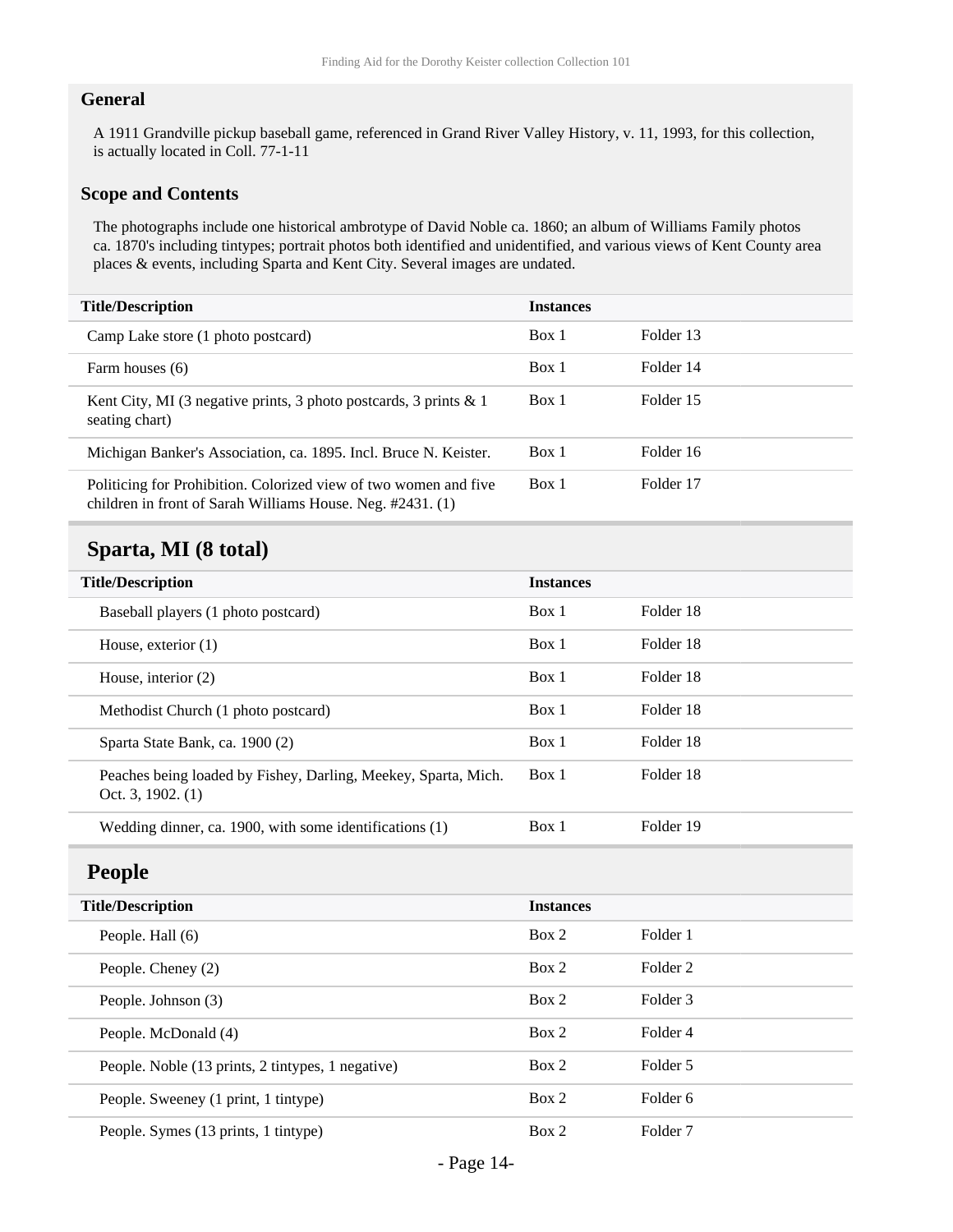| People. Williams (16 prints, 1 photo postcard, 4 tintypes)       | Box 2 | Folder 8  |
|------------------------------------------------------------------|-------|-----------|
| People. Identified: A#G (17)                                     | Box 2 | Folder 9  |
| People. Identified: $H#Z(11)$                                    | Box 2 | Folder 10 |
| People. Unidentified $(11 \text{ prints} \& 15 \text{ intypes})$ | Box 2 | Folder 11 |

### <span id="page-14-0"></span>**Albums**

### **Title/Description Instances** [vol. 11] Williams family album, ca.1870. Box 3.5

#### **General**

Includes numerous tintypes. Many photos identified.

### <span id="page-14-1"></span>**Historical Photographic Images**

| <b>Title/Description</b>         | <b>Instances</b> |
|----------------------------------|------------------|
| David Noble ambrotype, ca. 1860. | Box 3.5          |
| A Return to Table of Contents    |                  |

### <span id="page-14-2"></span>**Series IV. Publications.**

#### **Scope and Contents**

The four items listed are diverse in nature. One is a genealogy article by Cecile Keister in the Detroit publication. The other three are items which document area history. An 1893 portfolio of 200 plates documents the early history of Lowell, Michigan. A Sparta Methodist Church history documents one hundred years of that organization from 1852 to 1952. Finally, Loraine Pratt Imman's 1914 publication of tributes to Abraham Lincoln, from the Grand Rapids Federation of Women's Clubs, is included here.

| <b>Title/Description</b>                                                                                                                                                                                                                           | <b>Instances</b> |
|----------------------------------------------------------------------------------------------------------------------------------------------------------------------------------------------------------------------------------------------------|------------------|
| [vol. 2] Lowell : a portfolio of over Two-hundred original<br>photographs $\ell$ photographed $\&$ prepared under the supervision<br>of Milan D. Wilson. Lowell, Mich.: Journal Print, 1893. Usage<br>photocopy with LH Book Coll. M977.455. W695L | Box 3            |
| [vol. 5] "The Detroit Society for Genealogical Research"<br>Magazine," Jan-Feb 1948, 'Elias Pattee' by Cecile M. Keister.<br>[serial]                                                                                                              | $Box$ 3          |
| [vol. 13] Sparta Methodist Church, Sparta, Michigan: history of<br>the church since it was founded in 1852 through 1952.                                                                                                                           | Box 3            |
| [vol. 12] Tributes to Abraham Lincoln / selected by Mrs. Loraine<br>Pratt Immen, Feb. 12, 1914. GR Federation of Women's Clubs.                                                                                                                    | $Box$ 3          |

**^** [Return to Table of Contents](#page-1-0)